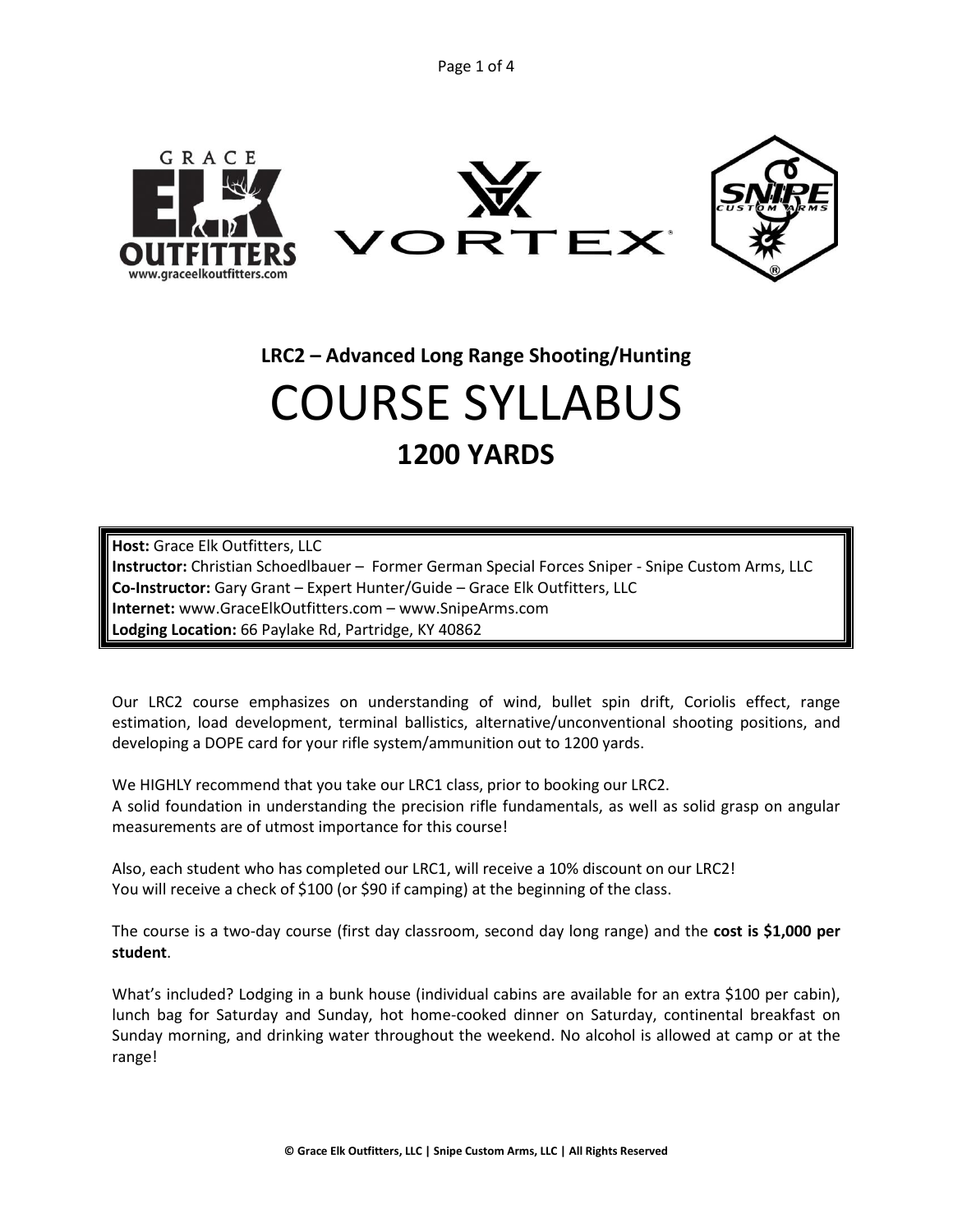Airport pickup at Lexington, KY Bluegrass Airport, and Tri-Cities Regional Airport in Blountville, TN is also available for a fee of \$150 per student. If you elect to rent a vehicle at the airport, it must be a 4-wheel drive SUV/truck!

Campsites for RV and tent camping are available, in which case food accommodations will not be available. The cost for this option would be only \$900 per student.

Each student will receive a reference book called *Down Range – A Sniper's Guide to Hitting your Target*, which is authored by the instructor Christian Schoedlbauer and will be referenced during both the classroom and range sessions.

Need a rifle? We've got you covered with custom rifles available for rent. We have a limited number of rifles available, and we will rent them out for \$150 per rifle on a first come first serve basis. Ammunition for each of our rifles is also available to purchase. Note: Customer supplied ammo cannot be used in our rental rifles! Please contact us directly if you would like to rent a rifle system and purchase ammunition.

### **Requirements to participate in our shooting class:**

- $\Box$  You must be at least 18 years of age (anyone under 18 must be under parental supervision)
- □ You must be in good mental and physical condition
- □ You must not be under the influence of alcohol, narcotics, or illegal substances
- $\Box$  You must be allowed by federal law to possess and handle firearms
- $\Box$  You must be a sufficient rifleman at 100 yards

#### **Things you need to bring to the classroom (day one):**

- □ Government issued photo ID (driver's license preferred)
- □ Data book or plot sheets (We highly recommend the purchase of a data book, like *Impact Data Books*. Free plot sheets are available upon request)
- $\Box$  Unloaded rifle (ammunition is not allowed in the classroom)
- □ Calculator
- $\square$  Ballistic calculator (Free Android and iPhone apps are available in your app store if you want/need to use your cell phone. We recommend the app "Shooter", "Ballistic AE", and "Applied Ballistics")
- □ Notepad
- □ Pen or pencil
- $\square$  Snacks and drinks (nonalcoholic, of course, water will be available free of charge)

#### **Things you need to bring to the range (day two):**

- □ Government issued photo ID (driver's license preferred)
- □ Data book or plot sheets (We highly recommend the purchase of a data book, like *Impact Data Books*. Free plot sheets are available upon request)
- $\Box$  Scoped rifle (scope with at least 10x magnification and scope level)
- $\Box$  Spotting scope (if available)
- $\Box$  Appropriate paperwork such as tax stamp, trust, etc. if you are using a sound suppressor.
- $\Box$  Approximately 140 rounds of ammunition (same bullet and powder grain if possible)
- □ Calculator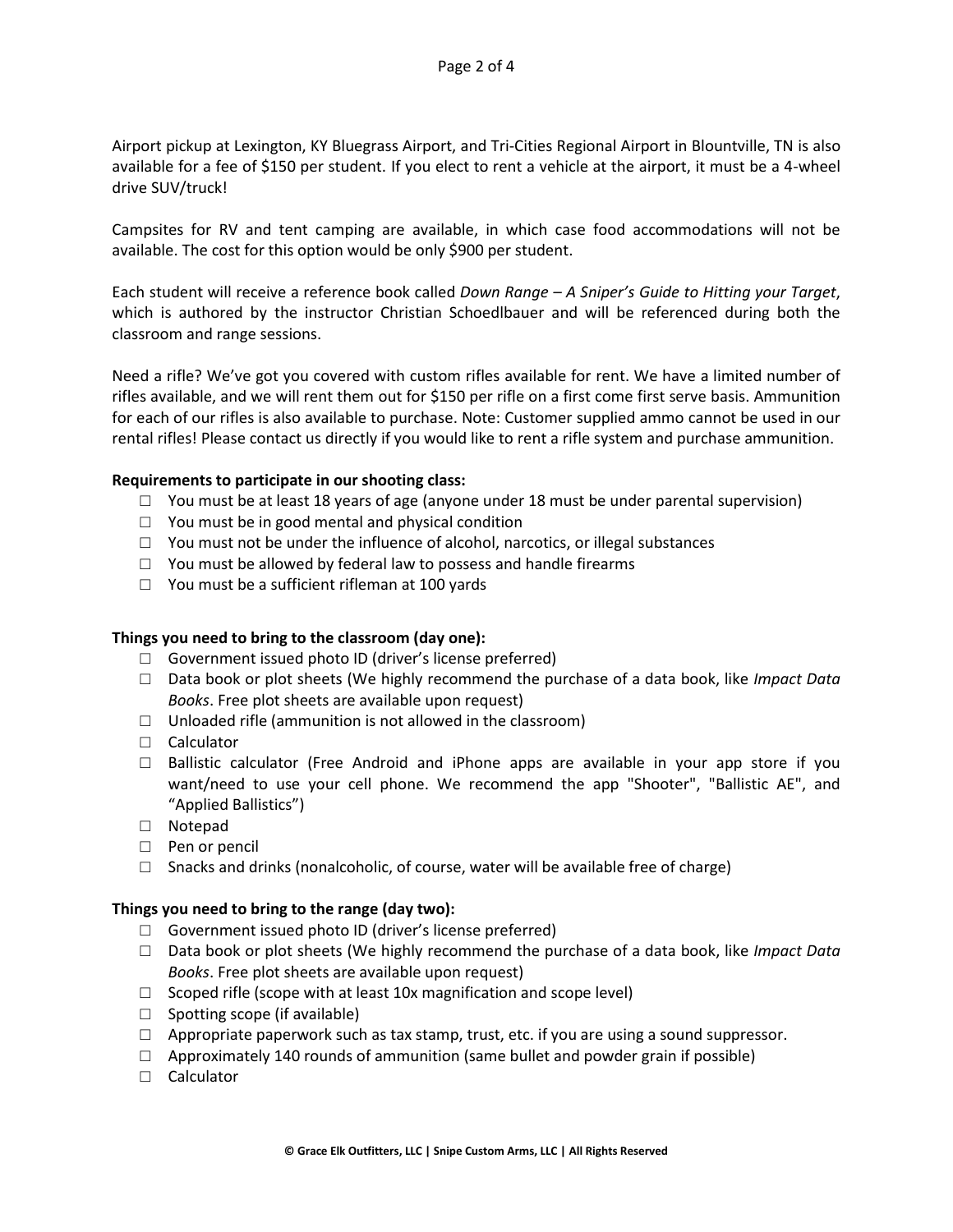- $\square$  Ballistic calculator (Free Android and iPhone apps are available in your app store if you want/need to use your cell phone. We recommend the app "Shooter", "Ballistic AE", and "Applied Ballistics")
- □ Notepad
- □ Pen or pencil
- $\square$  Snacks and drinks (nonalcoholic, of course, lunch and water will be provided)
- □ Front rest or bi-pod
- □ Sand sock (rear rest)
- $\Box$  Eye protection (clear lenses recommended)
- $\Box$  Ear protection (Quality electronic earmuffs recommended, like Howard Leight Impact Sport, Walker's Razor, or MSA Sordin. Electronic earmuffs are also available to rent for a \$10 fee per earmuff)
- $\Box$  Shooting mat (highly recommended but not required)
- □ *Down Range – A Sniper's Guide to Hitting your Target*
- □ Weather appropriate clothing\*
- \* The range day will be held in any weather condition, with the exception of lightning. In the case of lightning the class will be stopped and each student will need to seek shelter in their vehicle. If it should not stop lightning, the class will be dismissed and each student may reschedule for a different class weekend. A refund of the class fee is not possible due to an act of nature beyond our control. If you are unable to reschedule, and you are concerned that refunds are not issued, we highly encourage you to consider travel insurance.

# **Class Agenda**

*Each day will start and end with a short prayer to keep us safe and accident free!*

# **Day ONE - Classroom (approximately 4-6 hours, depending on students' abilities):**

- $\Box$  Welcome A short welcome and introduction of the instructors
- $\Box$  Safety briefing Can't do it without it
- □ Signing of waivers Just a little attorney protection
- $\Box$  Weapon system evaluation Let's see what you've got
- $\Box$  Understanding your rifle system There are many like it, but this one is yours
- $\Box$  Written test (multiple choice, to test the already existing knowledge of our students)
- $\Box$  MOA vs MRAD Short overview of angular measurements
- $\Box$  Reading the wind Using nature and modern technology
- $\Box$  Terminal ballistics Understanding your target and its skeletal structure for making the kill shot
- $\Box$  Load developing How to find the perfect load
- $\Box$  Coriolis effect No target is stationary
- $\Box$  Spin drift It's not magic
- $\Box$  Bullet flight affecters Explaining and understanding how nature will cause you to miss
- $\Box$  Barrel and chamber Let's talk about things like bullet alignment to bore axis, twist rates/bullet stabilization, and heat management. It'll be interesting, we promise.
- $\Box$  Data book How to fill it out, and why it is of paramount importance to keep one.
- $\Box$  Rifle/scope set-up Confirming the rifle/scope fits the student, and making necessary adjustments if needed